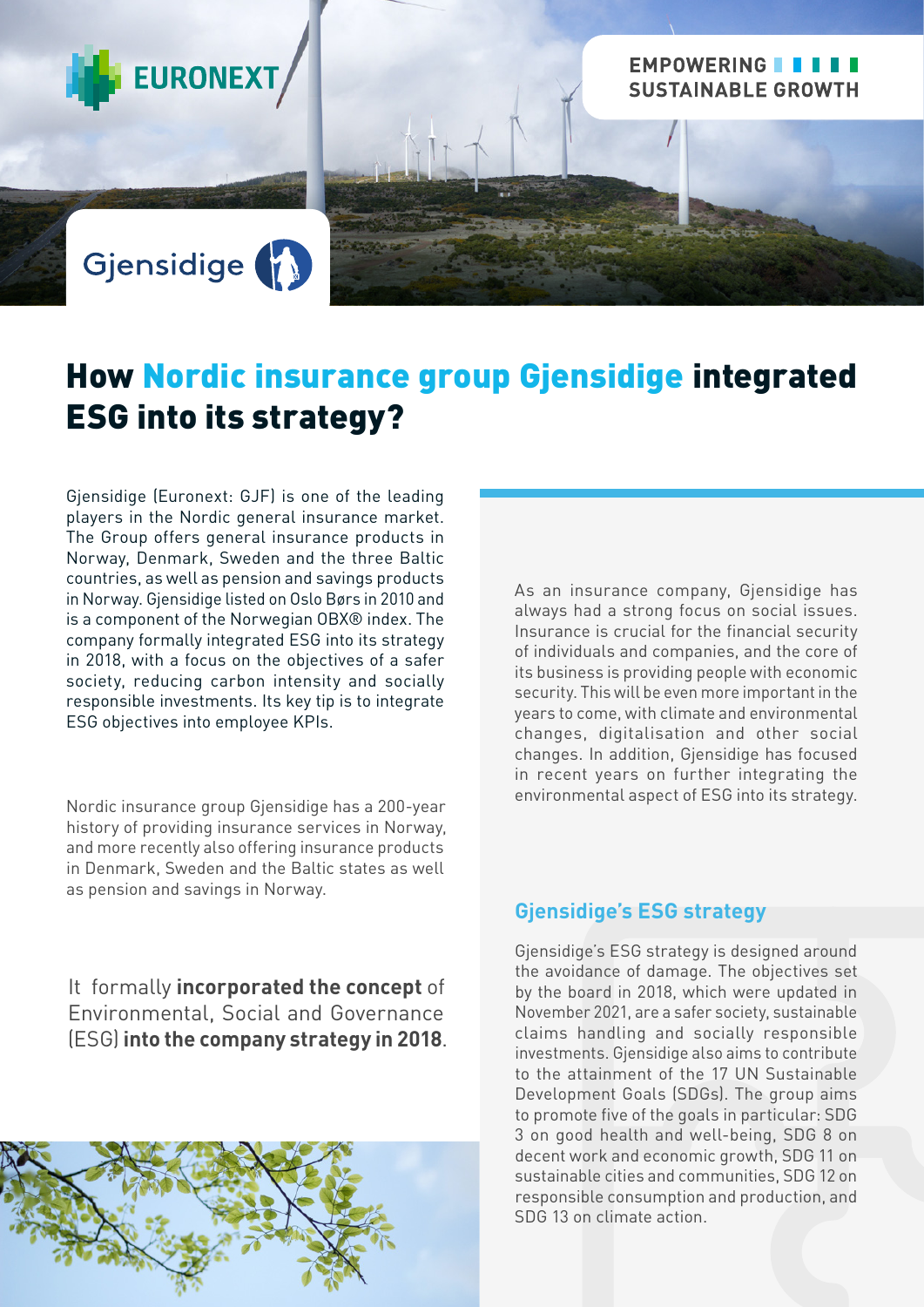# **Setting ESG objectives**

Gjensidige's management knew that the key to setting ESG objectives was to first take a step back and look at the company as a whole. First they defined the company's purpose, and identified the role it wanted to have in society. They then analysed its business model accordingly and set the company's objectives. Once this was done, they were able to set precise KPIs to follow their progress. The whole organisation was involved from an early stage, and it was also important for Gjensidige to implement internal reporting processes so that it can keep track of its progress.

### **Keeping track of ESG achievements**

ESG objectives are now integrated into the performance agreements of all managers. The top management in particular is evaluated on both internal and external ESG target KPIs, ensuring that ESG is kept at the forefront of decisions. This even extends to HR priorities, with Gjensidige recruitment aiming to attract talent with a deep understanding of ESG challenges and how to solve them.

**ESG considerations are now an integrated part of the company's assessment** in any major decision, and Gjensidige is also looking **at the possibility of issuing green bonds in the future**.



## **ESG reporting that is efficient and useful for both companies and investors**

- Gjensidige reports to the market each quarter on its most important ESG takeaways.
- For ESG reporting data to be relevant, it is paramount for companies to report on comparable information derived from a similar or identical methodology. The European Commission's Sustainable Finance Action Plan has introduced a range of legislative measures which will impact ESG reporting for listed companies, specifically the Taxonomy Regulation and the Disclosure Regulation.
- Gjensidige has welcomed the new regulations and is actively preparing for these major changes. Comparable data allows investors to have a clear overview of a company's ESG credentials, and provides the company itself with a reliable benchmark to prioritise key topics and measure its progress in its ESG journey.